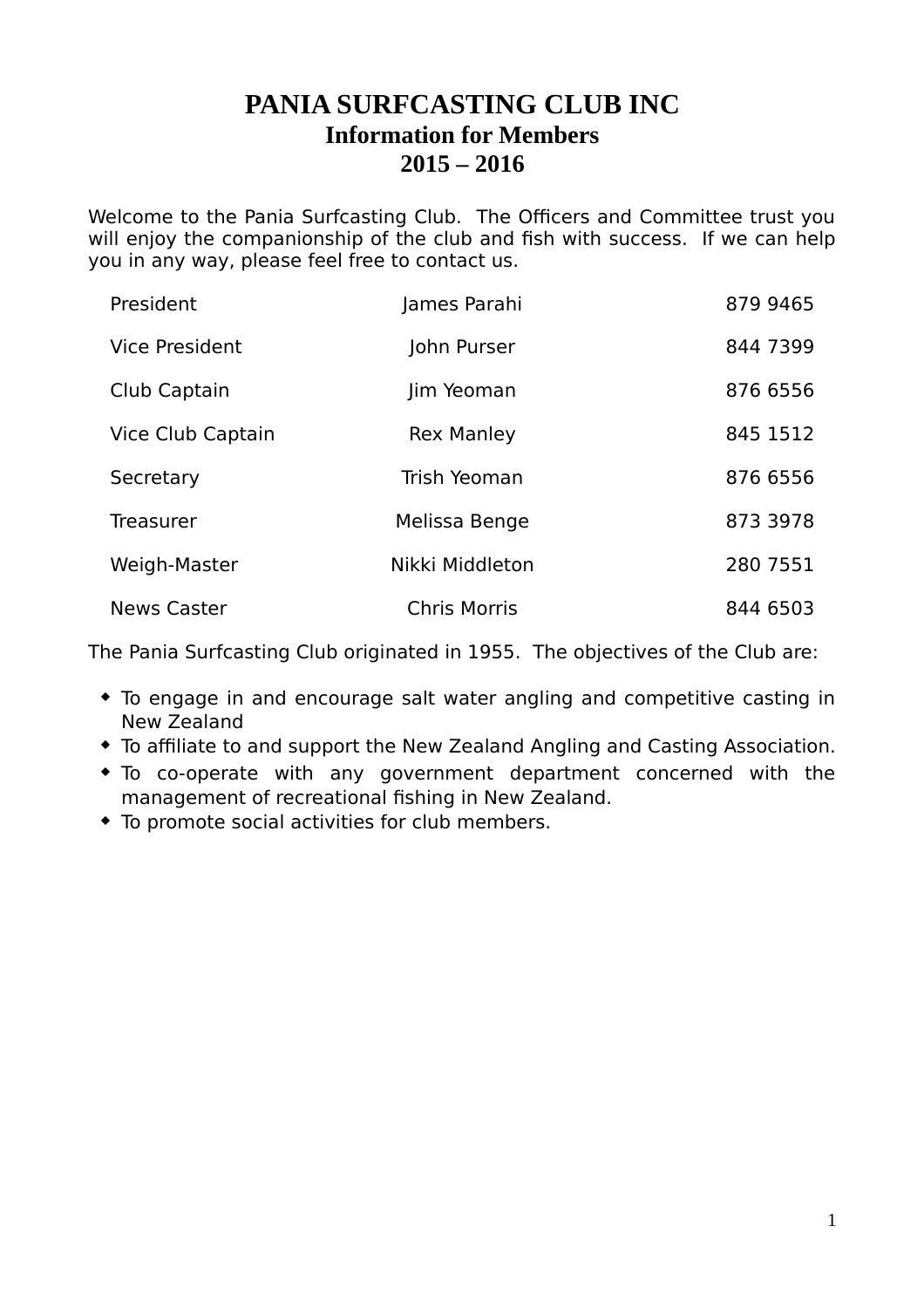## **Club Competition**

### **Champion Angler – Trophy and Gold Badge**

This contest comprises of up to 12 field weekends held from September to May. Fish caught by members on these days gain points according to weight – see the species points table. The angler with the most points receives the honour of being the Club Champion Angler for the season and gains the opportunity to represent the Club at the National Championships.

Within this competition there are separate trophies for:

Champion Lady Angler Champion Veteran Angler (55 years and over) Champion Junior Angler (under 17 years at 1 January)

#### **Other Club Trophies**

Champion Angler Trophy: fished over 12 field weekends between the boundaries of Mahanga in the north and Herbertville in the south. Same rules as for Champion Angler apply, however anglers may not fish out of this area on field days for their catch to be counted toward this trophy.

Merit Cup: For the member with the most meritorious catch of the season.

Variety cup: For the member who catches the largest variety of fish on the 12 field weekends.

Family Cup: For the Family that gains the highest aggregate points during the 12 field weekends.

Brass Monkey Trophy: This series of three events, held during the winter, is arranged by the Club Captain. Total points gained over the three days go towards winning the Brass Monkey Trophy.

Peter Dawson Cup: Distance Dry Casting Championship, open distance casting event.

Veterans Casting Trophy: Veterans distance casting event.

Ladies Casting Trophy: Ladies distance casting event.

Junior Casting Cup: Junior distance casting event.

Bob Porter Casting Trophy: For the winner of the accuracy event at the club casting day.

Spence Rose Bowl: Heaviest gurnard caught during the season.

Kahawai Cup: For the heaviest kahawai caught during the season.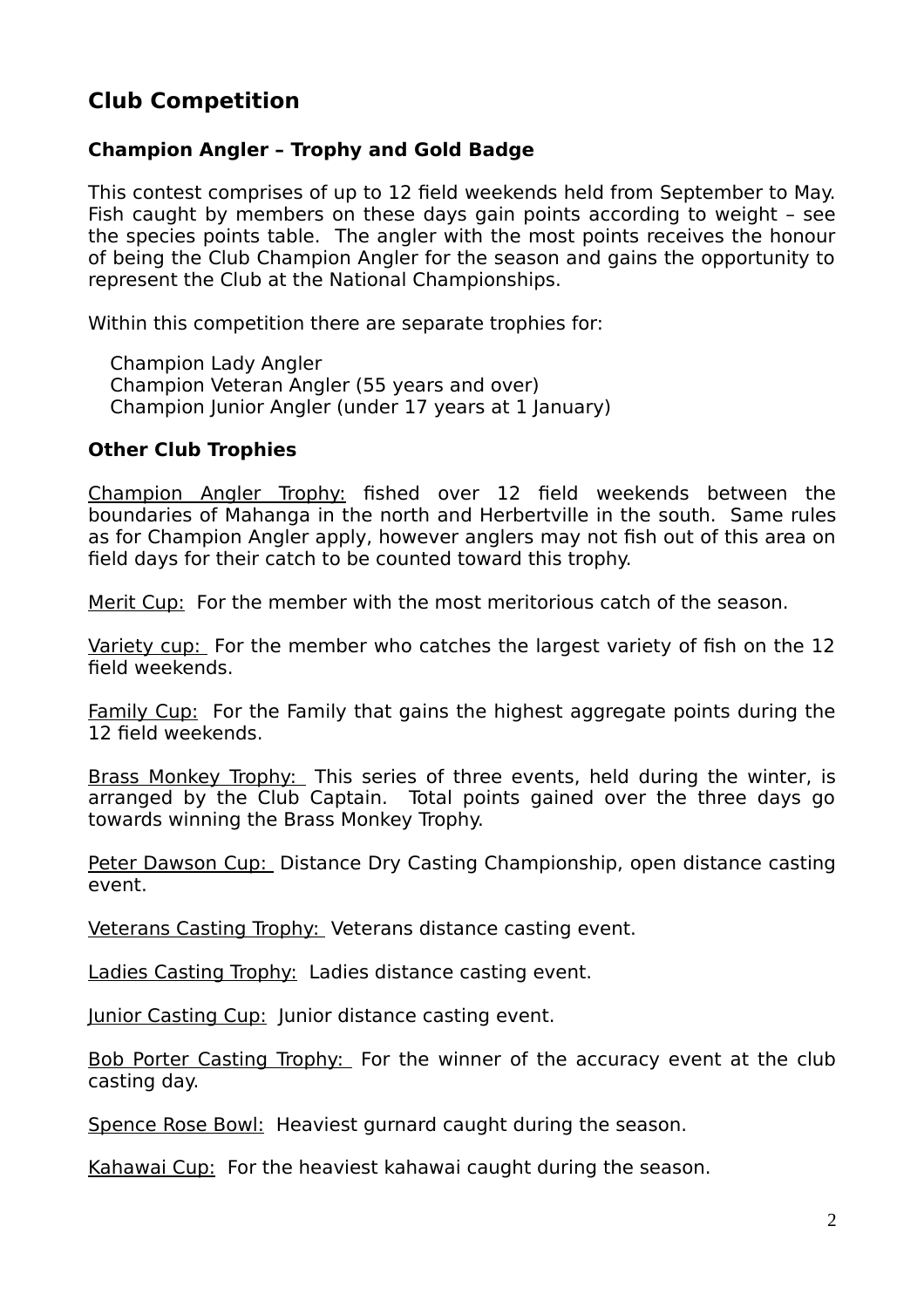Snapper Cup: For the heaviest Snapper caught during the season.

Kingfish Cup: For the heaviest Kingfish caught during the season

Fish Cup: For the heaviest of any species caught during the season.

Heaviest Fish Caught by a Junior Cup: For the heaviest fish caught by a junior during the season.

Trout Award: For the heaviest trout caught during the season.

Callum Webb Memorial Trophy: For the heaviest spotted smooth-hound caught during the season.

New Member Award: For the member who in their first competitive season gains the highest aggregate points in the Champion Angler Competition.

Alan Duncum Memorial Trophy: This is awarded annually for the most sportsmanlike act or achievement of the season. The Club Captain chooses the winner from nominations received

### **Inter Club Trophies**

Pania Shield Challenge: This is an annual event competed for by the Gisborne, Wairoa, and Pania Surfcasting Clubs. The club that catches the heaviest average bag of fish per participating members wins the shield.

Junior Trophy: An annual event of juniors (under 17 years 1 January) competing in the Pania Shield Challenge event awarded to the junior who weighs in the heaviest bag of fish.

Artie Heany Shield: An annual event for ladies competing at the Pania Shield Challenge event awarded to the lady who weighs in the heaviest bag of fish.

### **Pin Awards and Merit Awards**

The procedures and rules for club field days may or may not apply in respect to the catching of pin fish. Note the points below.

To qualify for a pin or merit award, fish over the specified weight must be caught within the club boundaries – Mahanga Beach and Herbertville Beach.

Only two hooks per rod or hand line may be used to catch pin fish. This rule applies to spinners, poppers and sabiki type flies. Note: the two-hook only rule also applies should you catch a possible NZACA record fish.

On non-field days you may catch pin fish at the Iron Pot, Pandora Road etc. You may use spinners, poppers and sabiki type flies at any location, provided you state such methods on your pin application form.

Your first fish of qualifying weight of a species gains you a pin and a certificate, while your second and subsequent fish of that species gains you a merit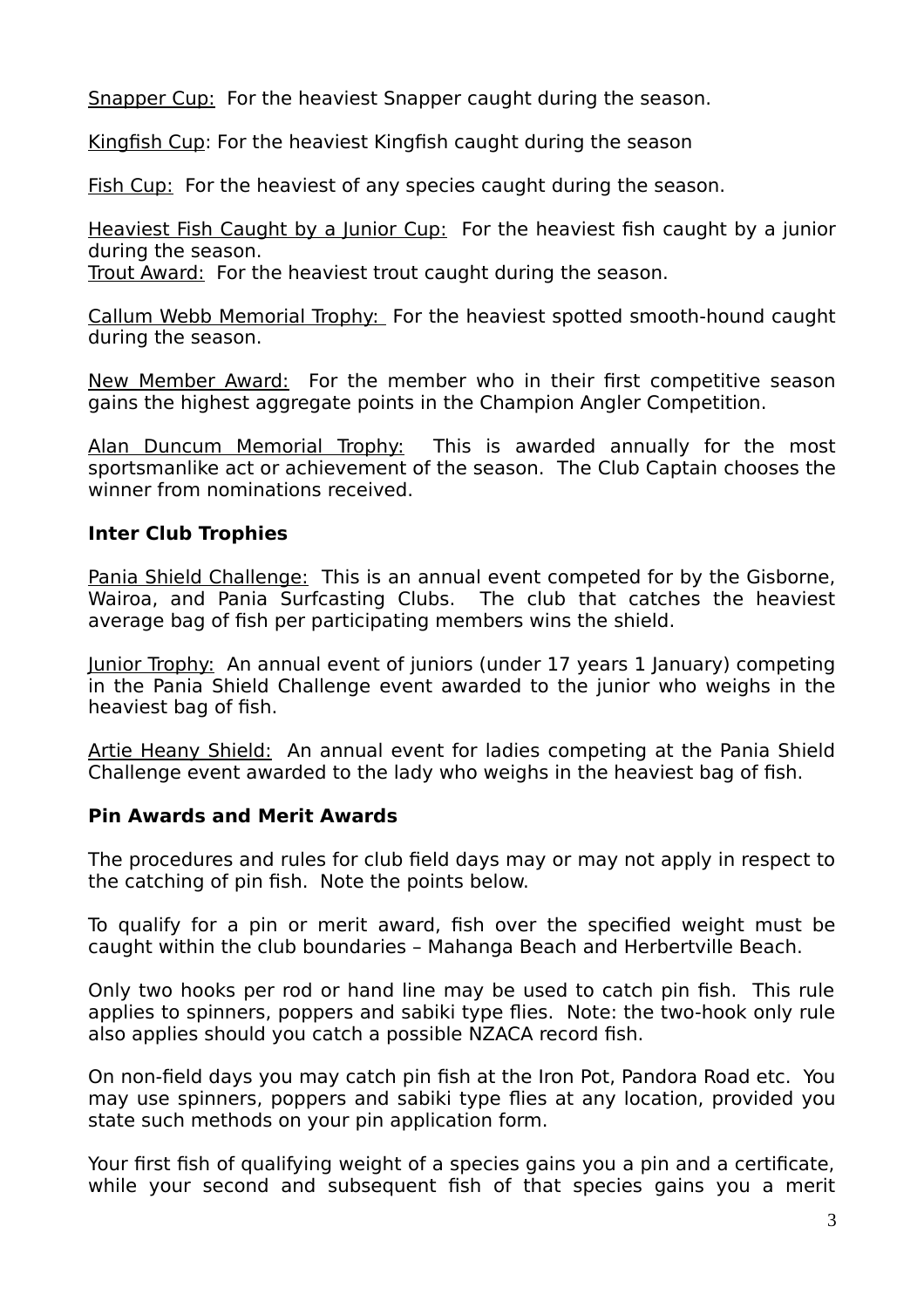certificate only for that club season.

Spears, traps, nets, kites, rockets, girties, kontikis or long lines cannot be used to catch pin fish, or to gain merit awards, or to claim Club or New Zealand records.

All fish should be weighed on the club scales held by the Weigh-master, but please ring him/her before calling at their address, and only call during reasonable hours (7am to 9pm). If it is not possible to get to these scales, certified calibrated shop/service station scales are acceptable – the date of the catch, species of fish and signature of the weigher are to be supplied to the Weigh-master on appropriate forms.

Trout (all species). A current New Zealand Sports Fishing Licence is required. Fish must be caught within the Hawkes Bay Region. All Sports Fishing Regulations that apply to the Hawkes Bay Region must be adhered to for any trout to be accepted at a weigh-in or to be considered for a pin, merit or heaviest trout award.

Species weights to qualify for a Pin or Merit Certificate

| Rays             | 20.0kg            | Kingfish             | 8.0 <sub>kq</sub> |
|------------------|-------------------|----------------------|-------------------|
| <b>Sharks</b>    | 6.0kg             | Snapper              | 5.5kg             |
| <b>Blue Moki</b> | 3.0 <sub>kq</sub> | <b>Barracouta</b>    | 3.0 <sub>kq</sub> |
| Kahawai          | 2.5kg             | Trevally             | 1.5kg             |
| John Dory        | 1.5kg             | Tarakihi             | $1.0k$ g          |
| Gurnard          | 1.0 <sub>kq</sub> | <b>Elephant Fish</b> | 3.5kg             |
| Trout            | 2.0kg             | Spotted Smooth-hound | (Trunked)         |
|                  | 5.0kg             |                      |                   |

#### **Excellence Pin Awards**

| Level 1 | first 5 pin fish    | green pin |
|---------|---------------------|-----------|
| Level 2 | another 5 pin fish  | blue pin  |
| Level 3 | another 15 pin fish | pink pin  |
| Level 4 | another 25 pin fish | black pin |

#### **NZACA Line Class Records**

To claim records for a line class, check with the Weigh-master for the record weight in your line class. The weigh-master holds the up to date records. Do not submit an application by chance. This wastes NZACA time, and your own. Fill in the application form and submit sample mainline as specified

## **Procedures and Rules for Field Days**

Boundaries: On a field day you may fish between the northern end of Mahanga Beach and the southern end of Herbertville Beach.

Prohibited Areas: No fishing is allowed in the area known as the Iron Pot at Ahuriri, extending inland from a line marked by Perfume Point. No fishing is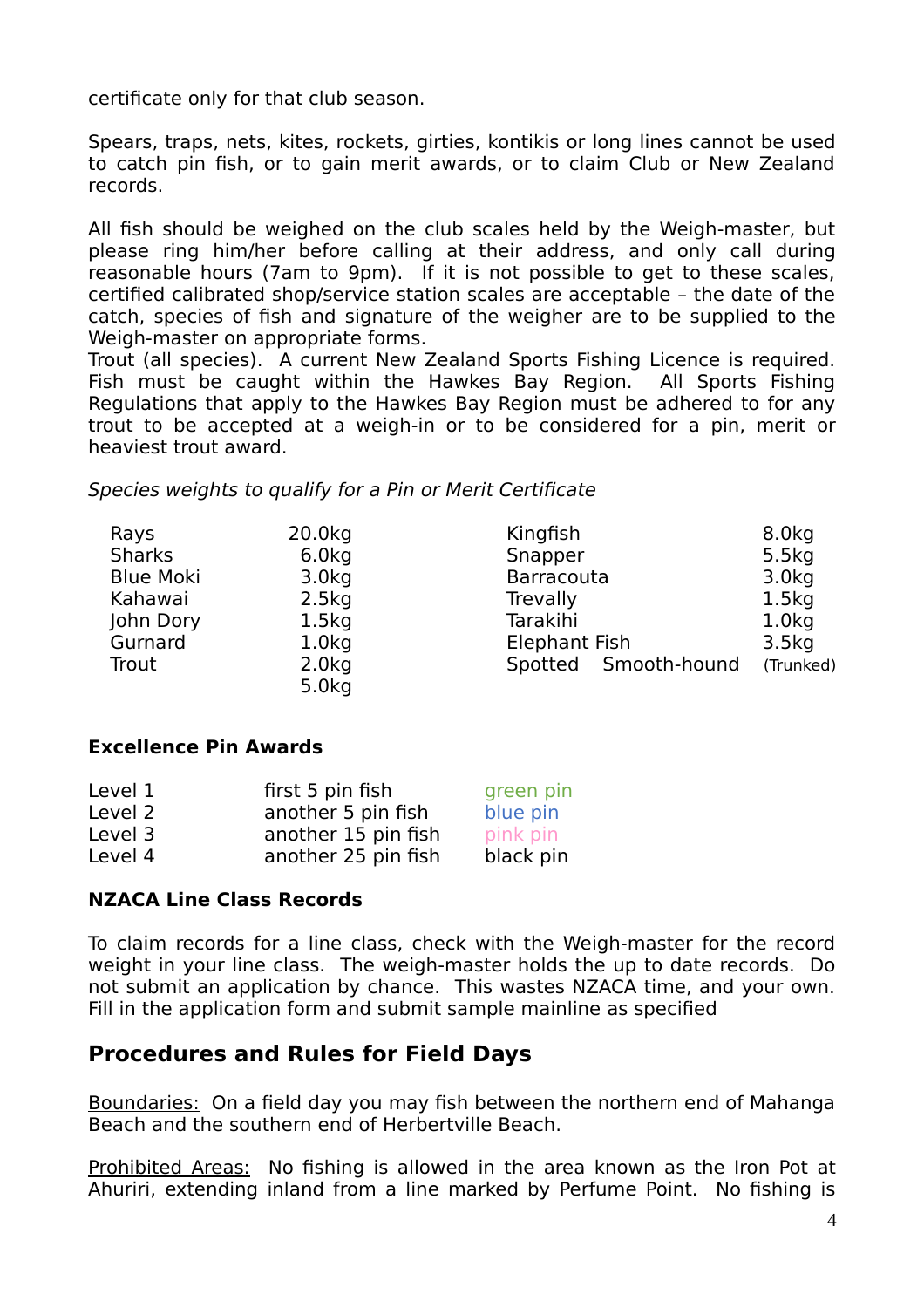allowed from the Napier breakwater or from any of the harbour wharves. No fishing is allowed in the Te Angiangi Marine Reserve between Aramoana and Blackhead.

Conditions: Open field days will not be cancelled due to weather and sea conditions.

Fishing time: You may begin fishing at 5.00am Saturday morning, and you must reach the weigh in at Napier by 12 noon on Sunday. If you are late for a weigh in, your fish will not be counted for the competition unless the reason for lateness is accepted by the committee. The reason must be exceptional. Members are expected to allow for routine delays.

Rods: An angler may use a maximum of two rods or hand lines. A third rod may be used for catching bait, but any weighable fish caught on this rod will not be eligible for points.

Hooks: Only two hooks per rod or hand line may be used. Note a keeper hook and a main hook are counted as two hooks. There is no restriction on the number of hooks you may use on the third rod used only for catching bait.

Bait and Lures: Fresh bait, artificial fly type lures, spinners and poppers are permissible on field days. Note when using any artificial lure with a skirt of trailing material, no more than two single hooks may be attached to the line, leader, trace, spinner, or lure.

Casting: Lines must be cast in a conventional manner, no kites, rockets, girties, kontikis etc. Anglers fishing at a river mouth must cast out to sea and not into the mouth. Experienced anglers may cast for inexperienced anglers, but can only assist the angler to land a fish with the use of a gaff.

Species Points: Refer to the table of points awarded to different species of fish. All club minimum lengths comply with or exceed those set by the Ministry of Fisheries.

Maximum Bags: Club rules specify a maximum of five kahawai, five sharks or any species, three spotted smooth-hounds (which must be trunked, unless trying for Club or NZACA record) and ten of all other species, but you must also comply with Ministry of Fisheries daily bag limits – some of these are less than ten.

Etiquette: When fishing with a companion, please keep your fish in your own sack or container to avoid confusion before or at the weigh in.

Disallowed Catches: Fish that do not meet minimum sizes (see chart). Putrid fish will not be accepted. Ensure that your catch is kept in acceptable condition. You may freeze fish you wish to eat later. You may gut your fish, but the weigh-master will not accept fish that have been filleted. Put the gut contents into a plastic bag that can be weighed with the fish.

Access: Access to fishing areas is to be by dry land only. Boats, planes and helicopters cannot be used to gain access.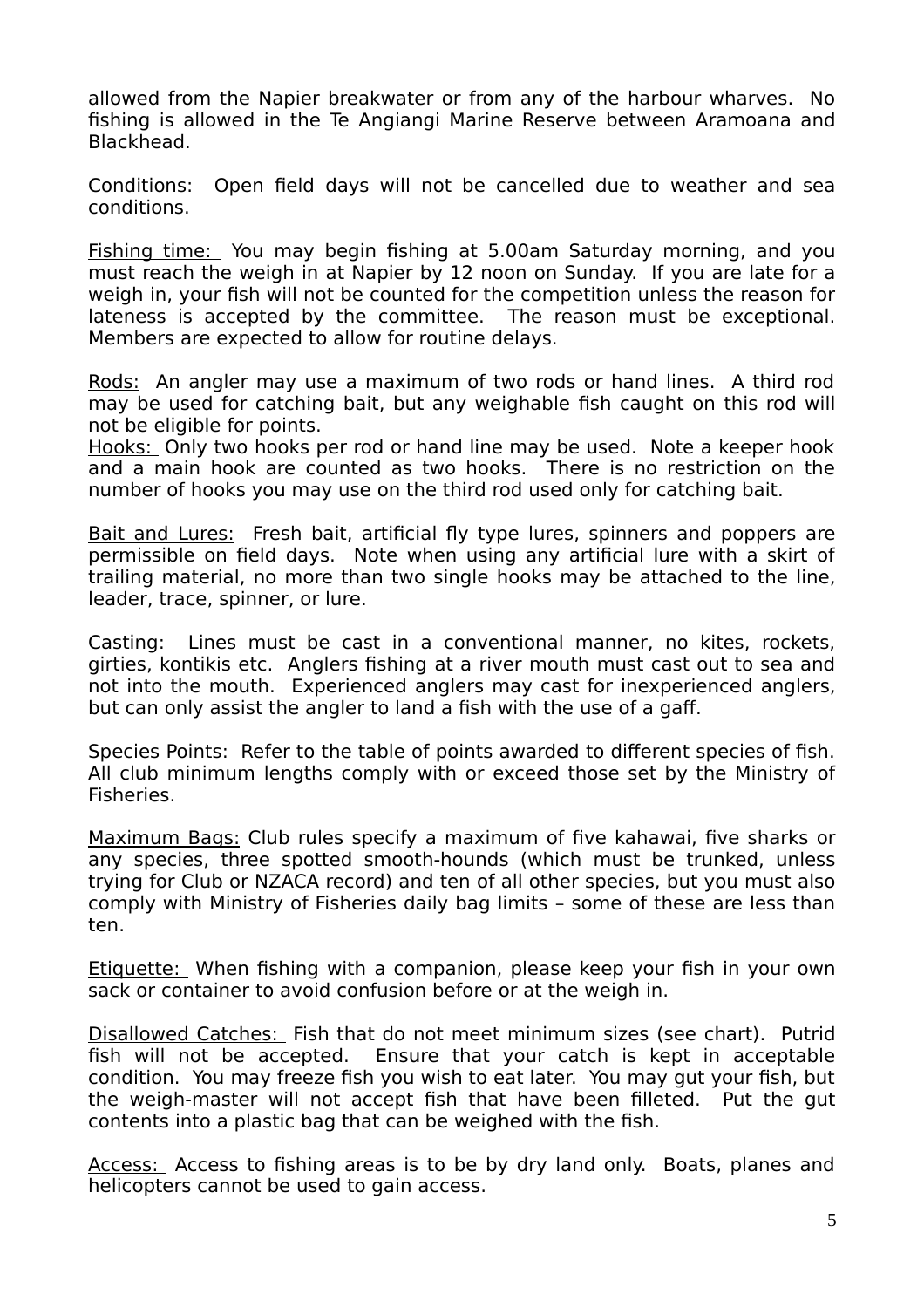Trout (all species): A current New Zealand sports Fishing Licence is required. Fish must be caught within the Hawkes Bay Region. All Sports Fishing Regulations that apply to the Hawkes Bay Region must be adhered to for any trout to be accepted at a weigh-in or to be considered for a pin, merit or heaviest trout award. Trout do not qualify for points.

Variation to Rules and Procedures: The Club Captain has the right to alter any of the above rules and procedures as he considers necessary.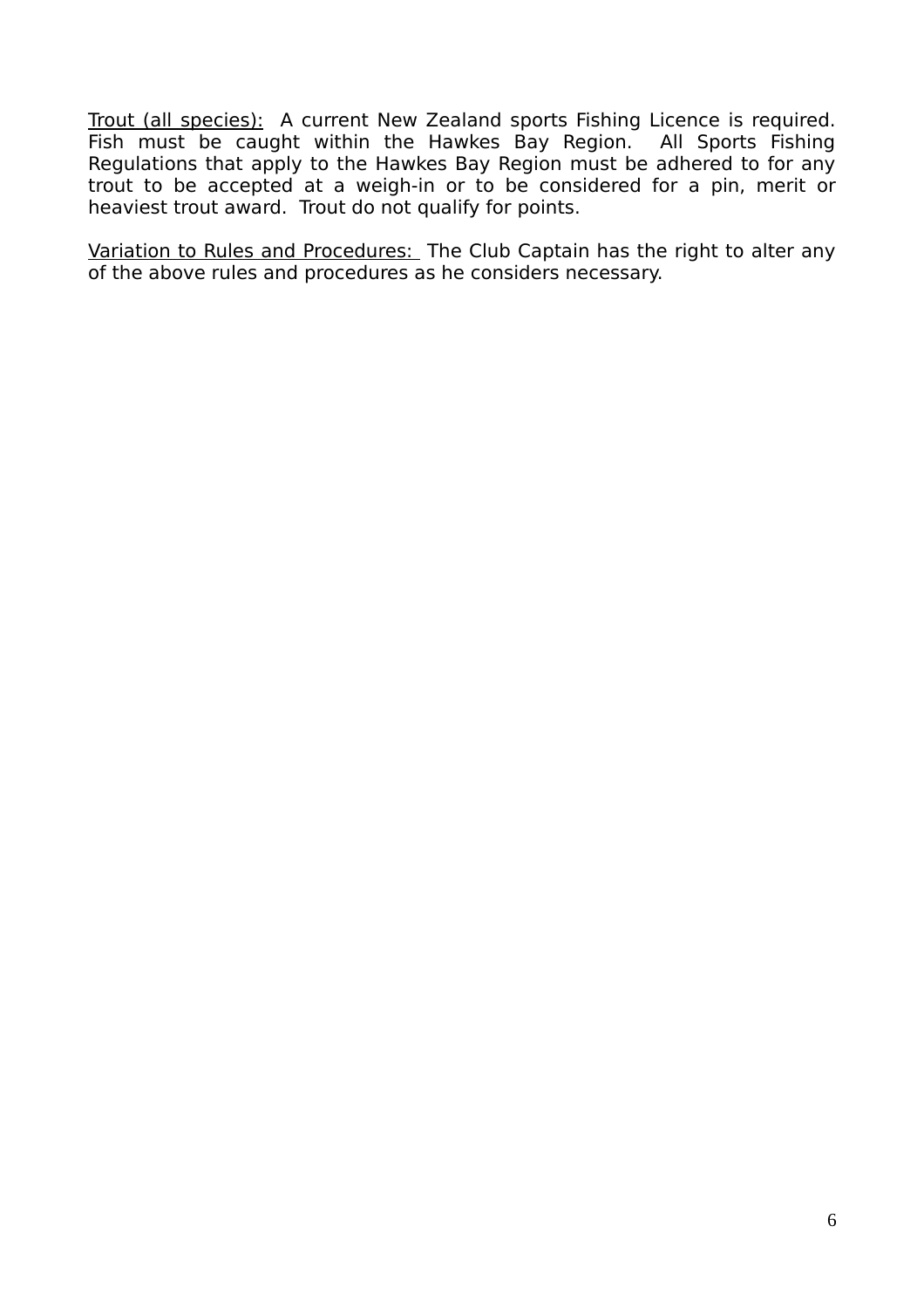## **Club Administration**

### **Subscriptions**

Fees are due from the first day of June each year. Fees are set at the first committee meeting after the AGM, and must be paid no later than 3 months after the AGM. Non-financial members may not participate in the club events. Members joining the Club later in the season are requested to pay their fees within 14 days from the date of their acceptance into the Club.

### **Club Meetings**

Club nights are held on the first Wednesday of the month, commencing at 7.30pm. The exceptions are the months of January and June (AGM). After discussion of club business there is time to socialise. Guests or members may be invited to speak on fishing topics.

### **Annual General Meeting**

The AGM is held in mid June each year. At this meeting officers and committee members are elected. It is very important that all members attend in order that full support can be obtained in electing the Clubs leaders. This is your chance to have a voice in the affairs of your Club.

### **NZ Angling & Casting Association**

The Club is affiliated to the NZ Angling & Casting Association, which enables our members to compete for various trophies and New Zealand Records. The association is the voice of all amateur fishers and we as an affiliated club support the association when and where we can. The Club automatically pays your affiliation fee to the NZACA form your subscription.

### **Club Newsletter**

A monthly newsletter is posted or e-mailed to members. Members are invited to contribute news and articles. For sale or wanted to buy advertisements are also accepted.

Our Newscaster is Chris Morris, telephone 844 6503

### **Pania Surfcasting Records at October 4th 2015**

| Barracouta        | 4.09           |                       | 29.07.2007 Kevin O'Connor                   | North Shore Rd   |
|-------------------|----------------|-----------------------|---------------------------------------------|------------------|
| Cod (blue)        | $ 1.32\rangle$ | 09.11.2002 Alan Park  |                                             | Ocean Road       |
| Cod (red)         | 2.715          |                       | $25.05.2013$ Simon Te Whaiti Jnr.           | North Shore Road |
| Cod (rock)        | $ 0.86\rangle$ |                       | 05.11.1994 Peter Thompson                   | Waipatiki        |
| Cod (bastard red) | 3.50           |                       | $14.12.2003$ Mark Thompson                  | Ocean Beach      |
| Crayfish          | 0.56           | 31.10.1999 Alan Park  |                                             | Dinahs Beach     |
| Eel (blind)       | 1.26           | 07.10.2006 Aaron Nant |                                             | Snapper Rock     |
| Eel (conger)      | 9.00           |                       | Tom Nichol                                  | North Shore Road |
| Eel (long finned) | 6.42           |                       | 13.12.1997 Kane Wrigglesworth   Ocean Beach |                  |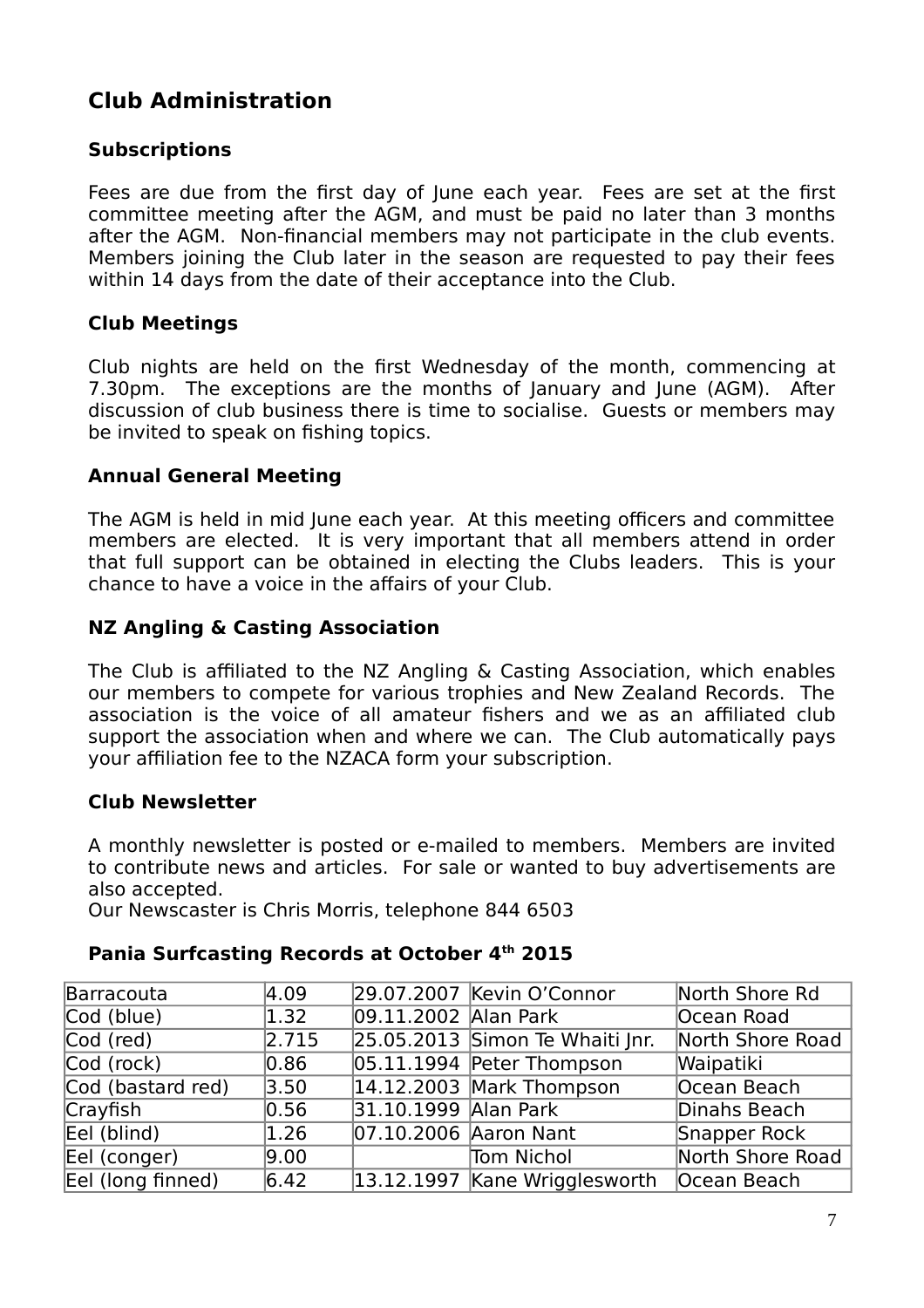| Elephant Fish        | 5.18   |                      | 31.10.2002 Mark Bannister     | Ocean Beach            |
|----------------------|--------|----------------------|-------------------------------|------------------------|
| Flatfish(turbot      | 2.43   | 21.02.2007           | Peter Chambers                | North Shore Rd         |
| $**$ (yellow belly   | 0.67   | 23.05.2007           | Mark Ives                     | Awatoto                |
| flounder)            |        |                      |                               |                        |
| **(common sole)      | 0.40   | 20.07.2007           | Kane Wrigglesworth            | <b>Westshore Beach</b> |
| Gurnard              | 1.58   | 09.11.2002           | Gary Kemsley                  | Porangahau             |
| John Dory            | 2.54   | 07.12.2007           | Chad Prentice                 | <b>Snapper Rock</b>    |
| Kahawai              | 3.93   | 24.02.2008           | <b>Chad Prentice</b>          | <b>Blacks Beach</b>    |
| Kelpfish (Hiwihiwi)  | 0.90   | 25.04.2003           | Colin Taylor                  | <b>Breakwater</b>      |
| Kingfish             | 33.97  | 22.02.2011           | Kane Wrigglesworth            | Whakaki                |
| Mackerel (blue)      | 1.70   | 27.12.2003           | Roy Frost                     | Clifton                |
| Mackerel (Jack)      | 1.94   | 20.01.2003           | Mark Roberts                  | <b>East Clive</b>      |
| Moki (blue)          | 5.9    | 2009                 | <b>Mark Roberts</b>           | Te Awanga              |
| Moki (red)           | 1.02   | 10.10.1998           | <b>Richard Armstrong</b>      | Tangoio                |
| Mullet (yellow eyed) | 0.64   |                      | 12.06.1996 Kane Wrigglesworth | East Clive             |
| Octopus              | 6.18   | 22.09.2011           | Alan Park                     | Whirinaki Reef         |
| Paddle Crab          | 0.50   | 28.11.1999           | Mark Thompson                 | Awatoto                |
| Porae                | 3.24   | 26.10.2002           | Kevin O'Connor                | Dinahs Beach           |
| Parore               | 2.53   | 10.11.2007           | Greg Sudfelt                  | <b>Town Reef</b>       |
| Ray (eagle)          | 51.00  | 02.05.1998           | lames Parahi                  | Mahanga                |
| Ray (short tail)     | 108.80 | 28.11.1999           | Gary Kemsley                  | Awatoto                |
| Shark (blue)         | 38.20  | 19.01.2014           | Dion Jeffares                 | Westshore              |
| Shark (bronze        | 23.73  | 24.09.1995           | Alan Park                     | Mohaka                 |
| whaler)              |        |                      |                               |                        |
| Shark (carpet)       | 3.98   |                      | 01.06.2004 Duncan Torwick     | North Shore Rd         |
| Shark                | 5.36   |                      | 24.11.2008 Aaron Nant         | <b>Blacks Beach</b>    |
| (hammerhead)         |        |                      |                               |                        |
| Shark (seven gill)   | 74.20  |                      | 24.05.2001 Kane Wrigglesworth | Mohaka South           |
| Shark (thresher)     | 10.06  | 10.02.2013           | Roy Frost                     | Awatoto                |
| Skate                | 5.36   | 21.10.2007           | Chad Prentice                 | Mahanga                |
| Snapper              | 14.40  | 16.07.2000 Roy Frost |                               | North Shore Rd         |
| Spiny Dogfish        | 4.04   | 15.04.1999           | Charlie Champion              | Waihua                 |
| Spiny Dogfish (grey) | 2.89   | 25.05.2006           | Kane Wrigglesworth            | Mohaka South           |
| Spotted Smooth-      | 23.00  | 20.01.2001           | Dick Lash                     | Whakaki                |
| hound                |        |                      |                               |                        |
| Spotty               | 0.55   | 21.05.1995           | Philip Clinch                 | Hardinge Road          |
| Stargazer            | 1.00   | 27.11.1993           | Jason Bryant                  | Waipatiki              |
| Tope                 | 26.00  | 10.09.2005           | Sue Chambers                  | Whakaki                |
| Trevally             | 3.16   | 13.12.1997           | Ed Douglas                    | Ocean Beach            |
| Wrasse (banded)      | 1.12   |                      | Andrew Prosser                | Town Reef              |

# Minimum Fish Size for Field Days

| Species  | Pania | Ministry of<br>Fisheries | Pania Bag Limit                           |
|----------|-------|--------------------------|-------------------------------------------|
| Kingfish | 75cm  | 75cm                     | 3 (MoF limit per<br>$\frac{1}{2}$ day) ** |
| Snapper  | 30cm  | 27cm                     | 10                                        |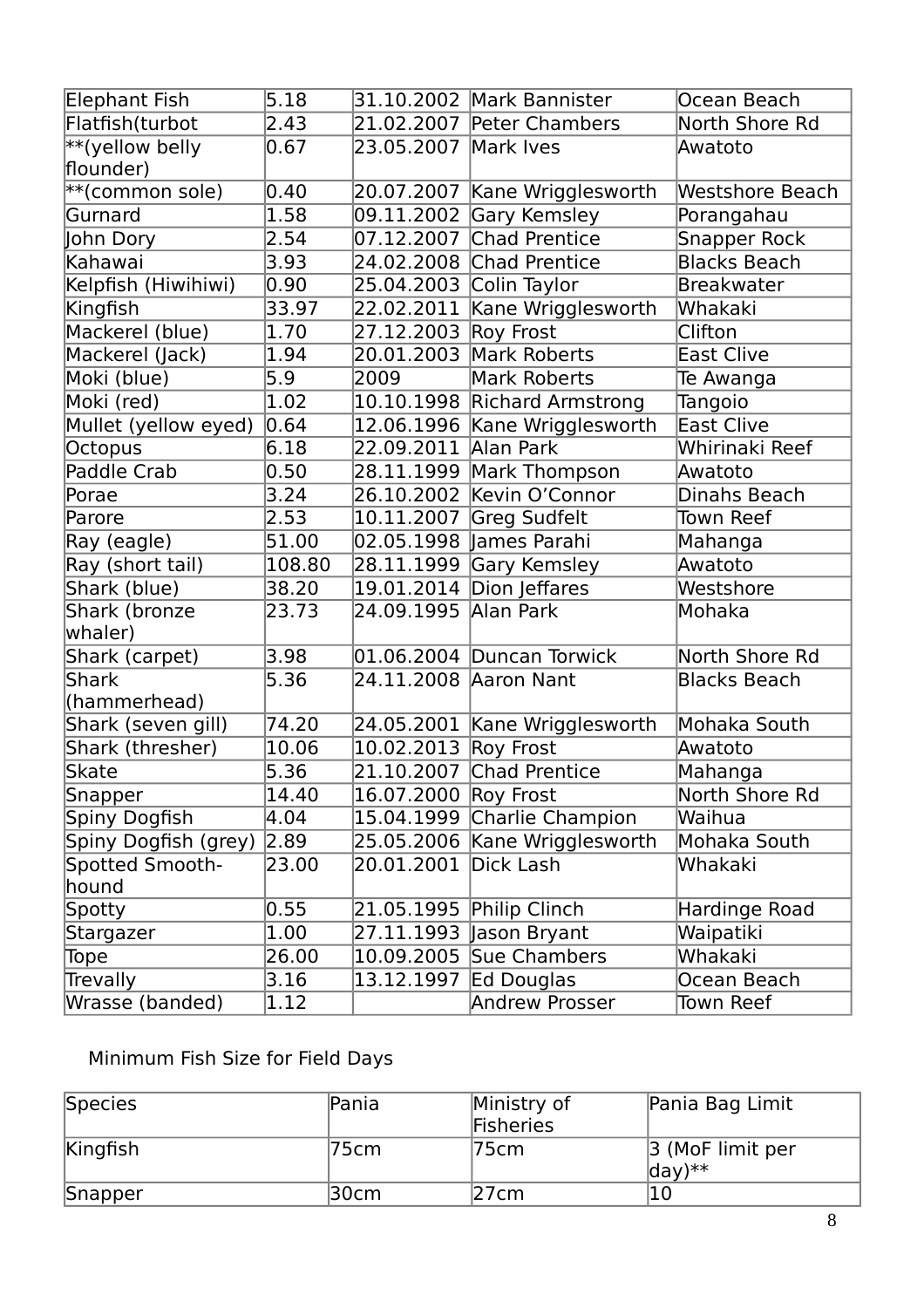| <b>Blue Moki</b>                                                | 40cm          | 40cm | 10                    |
|-----------------------------------------------------------------|---------------|------|-----------------------|
| Gurnard                                                         | 500g          | 25cm | 10                    |
| Trevally                                                        | 30cm          | 25cm | 10                    |
| <b>Blue Cod</b>                                                 | 33cm          | 33cm | $ 10\rangle$          |
| Tarakihi                                                        | 25cm          | 25cm | 10                    |
| John Dory                                                       | 500g          |      | 10                    |
| Groper                                                          | 1kg           |      | 5 (MoF limit per day) |
| Kahawai                                                         | 45cm          |      | 5                     |
| Barracouta                                                      | 500g          |      | 10                    |
| Sharks*                                                         | 100cm         |      | 5<br>per species      |
| Stingrays                                                       | Not permitted |      | 0                     |
| Eagle Rays                                                      | Not permitted |      | 0                     |
| Mackerel                                                        | 500g          |      | $ 10\rangle$          |
| Red Cod                                                         | 40cm          | 25cm | 10                    |
| Red Moki                                                        | 40cm          | 40cm | 10                    |
| Eels                                                            | 100cm         |      | 10(MoF limit 6        |
|                                                                 |               |      | freshwater            |
| Parore                                                          | 500g          |      | 10                    |
| Porae                                                           | 500g          |      | 10                    |
| Other Cod                                                       | 500g          |      | $ 10\rangle$          |
| Flatfish (except sand                                           | 25cm          | 25cm | 10 per species        |
| flounder)                                                       |               |      |                       |
| Sand Flounder                                                   | 23cm          | 23cm | 10                    |
| Elephant Fish                                                   | 500g          |      | 10                    |
| Spotted Smooth-hound                                            | 100cm         |      | 3                     |
| (trunked)                                                       | (65cm)        |      |                       |
| All other species                                               | 500g          |      | 10                    |
| Trout (all species) Hawkes Bay Sports Fishing Regulations Apply |               |      |                       |

Note that any fish must weigh at least 500g. Flatfish that reach the MOF minimum length may not qualify under club rules.

\*Juniors: The minimum size for sharks 80cm

\*\*Hapuka/Bass and Kingfish: MoF combined daily bag limited of 5 with no more than 3 Kingfish.

Note the MoF daily bag limit of 20 finfish, consisting of any combination of:

| <b>Blue Cod</b><br>Elephant Fish        | <b>Blue Moki</b><br><b>Flatfish</b> | <b>Blue Nose</b><br><b>Grey Mullett</b> | <b>Butterfish</b><br>John Dory         |
|-----------------------------------------|-------------------------------------|-----------------------------------------|----------------------------------------|
| Kahawai<br><b>Red Gurnard</b><br>hound) | Parore<br><b>Red Moki</b>           | Porae<br><b>Red Snapper</b>             | <b>Red Cod</b><br>Rig (Spotted smooth- |
| School Shark (Tope)                     | Tarakihi                            | Trevally                                |                                        |

Additionally, individual limits, over and above the combined bag apply to: Snapper daily bag limit of 10, the combination of Hapuka/Bass and Kingfish, freshwater eels.

There is no MoF limit on other species.